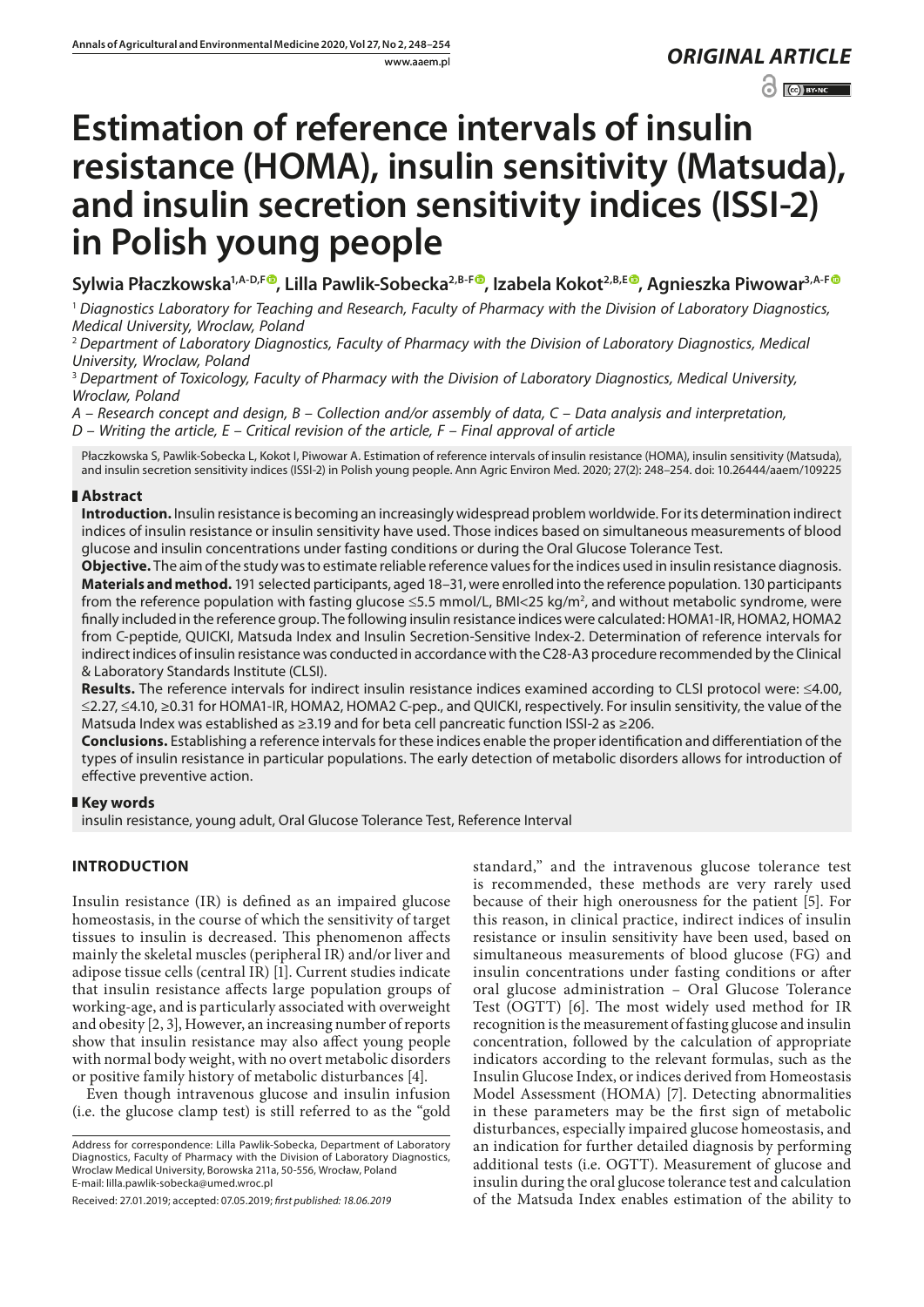utilize large amounts of exogenous glucose by peripheral tissues, mainly muscle cells, whereas the Insulin Secretion-Sensitive Index-2 (ISSI-2) measures the ability of β-cells to compensate for changes in whole-body insulin sensitivity by a change in insulin secretion [1]. All these indices enable the identification and differentiation of types of insulin resistance. Indices calculated in the fasting state describe the balance between liver production of glucose and pancreatic insulin under this condition, while the ability of glucose uptake through muscle tissue, and the ability of beta cells to compensate for peripheral insulin resistance, are described by indicators determined by a functional test (OGTT), which mimics the post-prandial state [8].

In the scientific literature, the reference values for indirect indices used for insulin resistance diagnosis differ according to the studied population, age, gender and ethnicity, as well as the laboratory methods used for glucose and insulin concentration determination [3, 9, 10]. Especially confusing and ambiguous is IR recognition concerning young people, on whom such studies are not routinely performed. Very little data is available on either the prevalence of insulin resistance or cut-off values for the above-mentioned indices for the young Polish population [11, 12]. The most common values of insulin resistance indices used for identification of these disturbances extant in the scientific literature are established as the upper 75th (95th) or below the 25th (5th) percentile values observed in different analysed populations. This is not exactly in accordance with current laboratory guidelines, but is very widely applied in epidemiological studies [1, 10, 13]. For this reason, it is important to define reliable reference intervals (RIs) for the indices used in insulin resistance diagnosis in this age group, which may enable the early detection of metabolic disorders and the introduction of preventive action.

#### **OBJECTIVE**

The aim of this study was to estimate the reference intervals for the most common insulin resistance indices, such as HOMA1-IR, HOMA2 and HOMA2 C-pep. [7], QUICKI [14], Matsuda Index [15] and ISSI-2 [16], using the standard method based on the procedure of determining reference interval (RI) recommended by the Clinical and Laboratory Standards Institute (CLSI) in document C28-A3 from 2008 [17]. Moreover, the cut-off values of the 25th or 75th percentile, respectively, for these indices were established in the same study group in order to facilitate comparison of the analyzed indices with other studies and literature data.

#### **MATERIALS AND METHOD**

349 participants (260 females and 89 males) in an apparently good state of health were initially enrolled in the study "Determination of the reference intervals for the HOMA Index, Matsuda Index and Disposition Index in young people", financed by a grant from Wroclaw Medical University and conducted in 2016–2017 [18].

Participants, the majority of whom were current or former university students, were given information about recruitment from advertisements distributed at the universities of Wroclaw. After being informed about the purpose and procedure of the study, all took part in the research voluntarily and gave their written consent. The study protocol was approved by the Bioethics Committee of Wroclaw Medical University (537/2018). The criteria for inclusion in the study were: age 18–31, willingness to participate in the study and good overall health. Exclusion criteria were a history of diabetes, liver or kidney failure, past cancer, acute infections during the 2 weeks preceding the study, or taking anti-allergic drugs during the 3 months preceding the study, as reported by the participants. Before the study, all participants completed a specific author's questionnaire, in which data about smoking status, physical activity, health condition (subjectively assessed), current medication intake and family history of metabolic disorders were collected. After completing the questionnaire, participants underwent a physical examination which included anthropometric measurements, such as height, weight, and waist circumference.

Although the current study is generally based on the same set of participants as a previous study [18], the aim and results take into consideration a completely different research issue. The research problem presented in this study has been resolved strictly in accordance with global guidelines, and applies only to the participants who agreed to perform OGTT, which was obligatory for the Matsuda Index and ISSI-2 calculations. Among the total number of 349 participants, 191 (138 females and 53 males) performed OGTT, and only these participants were selected as the reference population in the presented study. Before fasting blood samples were taken and OGTT performed, each participant had their glucose concentration in capillary blood checked by a glucometer, and further collection of venous blood was performed if the capillary glucose was  $\leq 7.0$  mmol/L. Three-point OGTT was then performed with 75 glucose ingestion in 250 ml of water. Finally, 130 participants (106 females and 24 males) from the reference population with fasting glucose  $\leq$ 5.5 mmol/L, BMI<25 kg/m<sup>2</sup>, and without metabolic syndrome diagnosis, were included in the reference group. Venous blood samples were drawn from each participant using the S-Monovette system (Sarstedt, Nümbrecht, Germany) in the fasting state (0' start point) at 60th min. (middle point) and 120th min. (end point) during OGTT and placed into 2 tubes, the first one containing a clotting activator and the second containing an anticoagulant (K3EDTA), to obtain serum and plasma, respectively.

At all study points, plasma glucose was determined by the GOD/POD method (Thermo Electron Oy, Vantaa, Finland). Lipid parameters: total cholesterol (TC) by the CHO/POD method (DiaSys, Holzheim, Germany), highdensity lipoprotein (HDL-C), by the AB-Wako method (DiaSys, Holzheim, Germany), triglycerides (TG) by the GPO/POD method (DiaSys, Holzheim, Germany) in the blood serum were determined in the fasting state. All biochemical parameters were measured using the Konelab 20i (ThermoScientific, Vantaa, Finland) biochemical analyser. Intra- and inter-assay coefficients of variation for FG were 1.13% and 1.99%, for TC 1.72% and 2.27%, for HDL-C 1.33% and 2.42%, for TG 1.74% and 4.08%, respectively. Lowdensity lipoprotein (LDL-C) was estimated by the Friedewald equation. Insulin at all OGTT points was determined by the enzyme-linked immunosorbent assay (ELISA), using a DRG Instruments GmbH (Marburg, Germany) reagent kit (standards calibrated against international WHO approved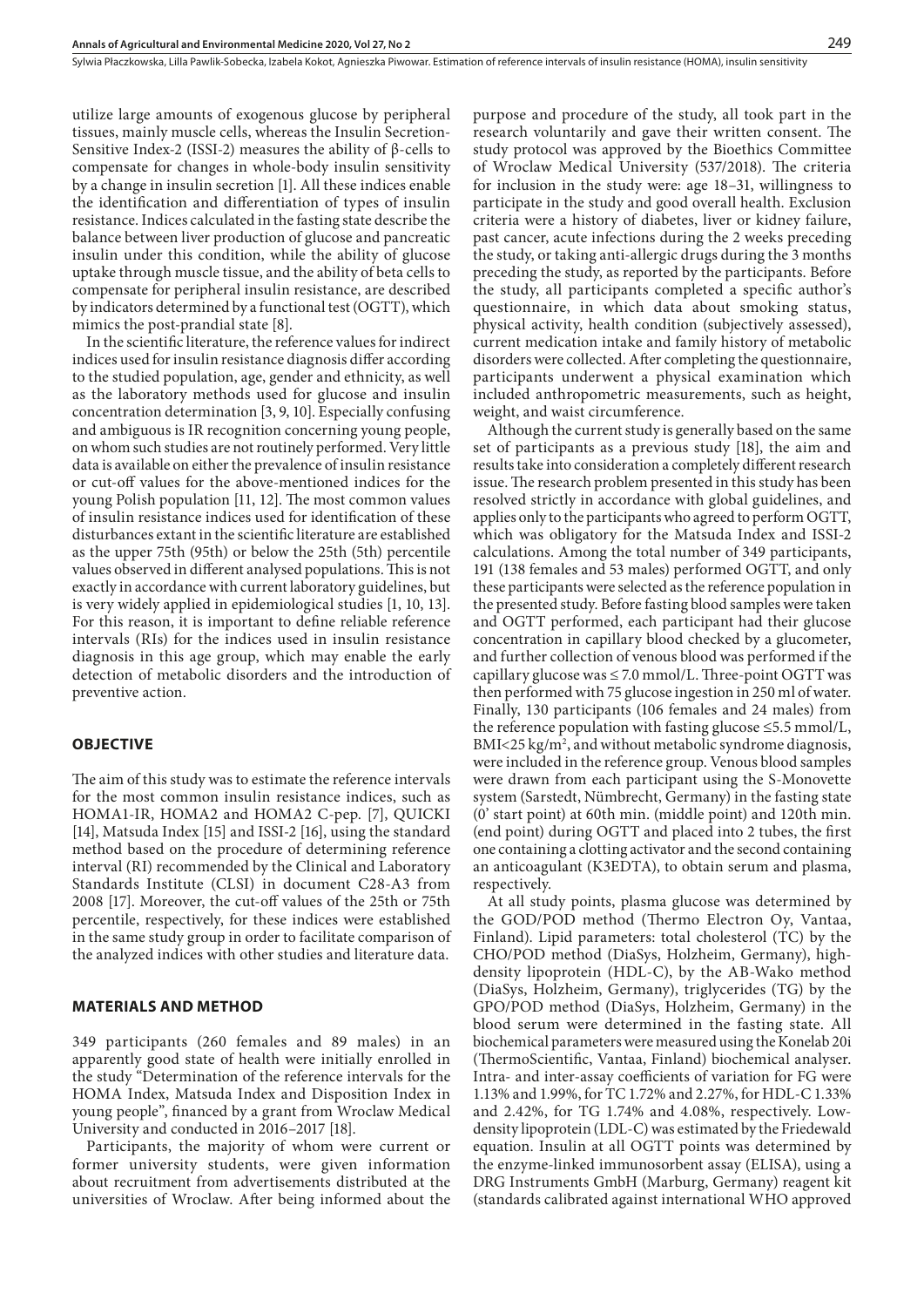reference material NIBSC 66/304). Serum C-peptide in the fasting state was determined by the enzyme-linked immunosorbent assay (ELISA), using a DRG Instruments GmbH (Marburg, Germany) reagent kit (standards are calibrated against international WHO approved reference material IRR C-peptide, code 84/510). Multiscan GO microplate reader (Thermo Fisher Scientific, Oy, Finland) was used for insulin and C-peptide measurement, and intra- and inter-assay coefficients of variation for insulin and C-peptide were 5.5%, 8.7% and 7.1%, 11.4%, respectively. On the basis of glucose and insulin concentrations under fasting conditions, the following indices were calculated: HOMA1-IR, HOMA2, HOMA2 from C-peptide, QUICKI, as described previously [18]. Moreover, Matsuda Index and ISSI-2 were calculated on the basis of OGTT glucose and insulin results by on-line calculator [18] and mathematical formula [16], respectively. Determination of reference limits for selected indirect indices of insulin resistance was conducted in accordance with the procedure recommended by CLSI and published in the

C28-A3 document in 2008 [17]. The process for establishing reference ranges was carried out in accordance with the protocol shown in Figure 1.

Even though protocol C28-A3 is mainly dedicated to 2-sided reference interval determination, it was decided to establish in this study 1-sided reference limits for the indirect insulin resistance indices analyzed. In the authors' opinion, this is a more appropriate goal for clinical practice purposes, and although it is less frequently used, this method is in line with C28-A3 protocol.

**Statistical analysis.** The normality of the anthropometric, clinical and biochemical parameters in the male and female groups was checked by the Shapiro-Wilk test. Based on the results, U Mann-Whitney test was applied for comparison of these parameters between females and males. The Reed test was applied to truncated reference values from outliers, but none were revealed. The one sided reference limits for HOMA1-IR, HOMA2, HOMA2 C-peptide as 95th



**Figure 1.** Flowchart of study in accordance with the procedure reccomended by CLSI published in the C28-A3. IDF 2009 definition of Metabolic Syndrome were applied [33]. SBP – Systolic Blood Pressure, DBP – Diastolic Blood Pressure, FG – Fasting Glucose, BMI – Body Mass Index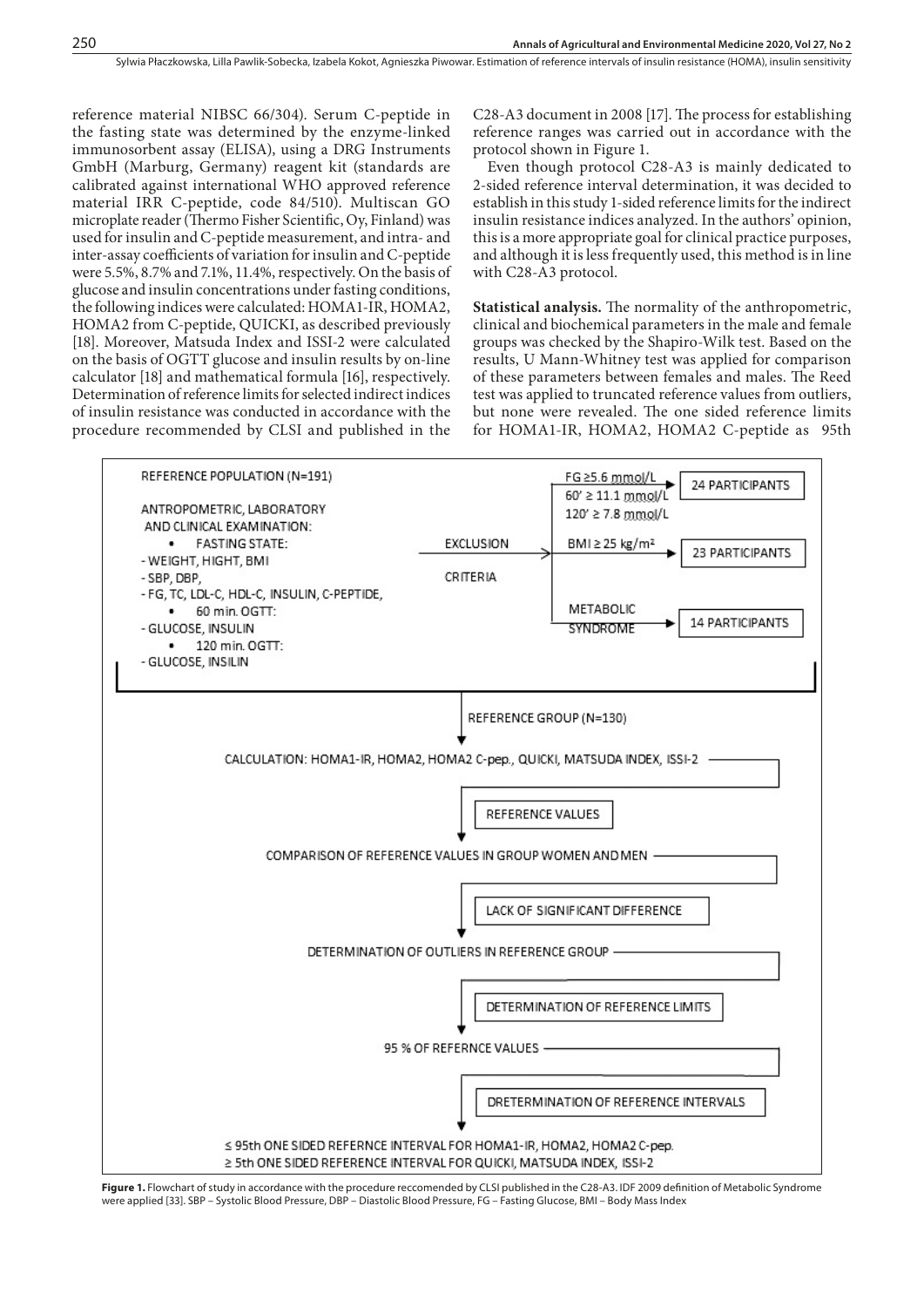percentile with 95% CI were established, when for QUICKI, Matsuda Index and ISSI-2 the one sided reference limit as the 5th percentile with 95% CI were established. This procedure was in accordance with CLSI protocol and carried out using the MedCalc 18.6 applications (Ostende, Belgium).

### **RESULTS**

The results of the anthropometric, clinical and biochemical parameters of the reference group, with comparative analysis between females and males, are presented as medians with a 25–75 percentile range (Q1-Q3) in Table 1. When developing the research plan, it was not assumed that the participants were divided into groups with relation to gender, because there was no information on the differences in values of insulin resistance indicators in the available literature. Moreover, the values for glucose concentration, BMI and metabolic syndrome considerd in the exclusion criteria were the same for males and females. Nonetheless, analysis results revealed physiological differences in values of waist circumference and HDL cholesterol between males and females. Moreover, levels of BMI, SBP, FG and TG were significantly higher in males compared to females, while glucose and insulin concentration at the 120th minute of OGTT was higher in females (Tab. 1). However, no significant differences were observed for the analyzed insulin resistance, insulin sensitivity or insulin secretion-sensitivity indices. Due to the absence of significant differences between females and males for comparison values, it was possible to designate the RIs for the analyzed indices, taking into account the fact that the whole reference group consisted of 130 participants without gender partitioning. Table 2 shows the 5th, 25th, 50th, 75th and 95th percentiles for analyzed indices. Values were established of 1-sided reference intervals, according CLSI as equal and lower than 95th percentile (number of participants: 123) for all HOMA indices, and equal and higher than the 5th percentile (number of participants: 124) for QUICKI, Matsuda and ISSI-2 indices. The 1-sided reference limits for the insulin resistance indices were: ≤4.00, ≤2.27, ≤4.10, ≥0.31 for HOMA1-IR, HOMA2, HOMA2 C-pep., and QUICKI, respectively, when for insulin sensitivity Matsuda Index this value was established as ≥3.19 and for beta cell pancreatic function ISSI-2 as  $\geq$  206. The cut-off values for insulin resistance recognition established were: >2.78, >1.72, >2.63, <0.33 for HOMA1-IR, HOMA2, HOMA2 C-pep., QUICKI, respectively and <4.31 and <261 for Matsuda and ISSI-2, respectively. The values of the upper 75th percentile (number of participants: 97) for HOMA indices and below the 25th percentile (number of participants: 32) for QUICKI, Matsuda and ISSI-2 indices are presented for comparison with results obtained in Polish young adults with data from the other publications in which such values are commonly used for IR recognition (Tab. 2).

#### **DISCUSSION**

Insulin resistance indices are useful not only for IR recognition in high-risk individuals, but also in apparently healthy people, especially those with normal or near-normal glycaemia, as shown by long-term epidemiological evidence. Identification of insulin-resistant people with a significantly **Table 1.** Anthropometric, clinical and biochemical characteristics of the reference group with regard to values comparison between females and males

|                              | Reference population                                  |                                           |                                        |                                             |
|------------------------------|-------------------------------------------------------|-------------------------------------------|----------------------------------------|---------------------------------------------|
| Parameters                   | All<br>participants<br>$(n=130)$<br>median<br>$Q1-Q3$ | Females<br>$(n=106)$<br>median<br>$Q1-Q3$ | Males<br>$(n=24)$<br>median<br>$Q1-Q3$ | P<br>for Females<br>and Males<br>comparison |
| Waist circumference          | 74                                                    | 73                                        | 81                                     | < 0.001                                     |
| [cm]                         | $70 - 81$                                             | $69 - 79$                                 | $75 - 88$                              |                                             |
| BMI                          | 20.8                                                  | 20.5                                      | 23.1                                   | 0.002                                       |
| [ $kg/m2$ ]                  | $19.6 - 22.9$                                         | $19.5 - 21.9$                             | $20.4 - 23.7$                          |                                             |
| Systolic Blood Pressure      | 112                                                   | 110                                       | 114                                    | 0.035                                       |
| [mmHq]                       | $108 - 120$                                           | $108 - 120$                               | $110 - 126$                            |                                             |
| Diastolic Blood Pressure     | 75                                                    | 73                                        | 75                                     | 0.096                                       |
| [mmHq]                       | $70 - 79$                                             | 69 – 79                                   | 71 – 80                                |                                             |
| Glucose 0' OGTT              | 4.9                                                   | 4.9                                       | 5.1                                    | 0.001                                       |
| [mmol/L]                     | $4.6 - 5.2$                                           | $4.6 - 5.1$                               | $4.9 - 5.3$                            |                                             |
| Glucose 60' OGTT             | 5.1                                                   | 5.0                                       | 5.2                                    | 0.068                                       |
| [mmol/L]                     | $4.2 - 6.2$                                           | $4.1 - 5.9$                               | $4.9 - 6.7$                            |                                             |
| Glucose 120' OGTT            | 4.8                                                   | 4.8                                       | 4.5                                    | 0.0124                                      |
| [mmol/L]                     | $4.1 - 5.6$                                           | $4.1 - 5.7$                               | $3.9 - 5.3$                            |                                             |
| Total cholesterol            | 4.1                                                   | 4.1                                       | 4.2                                    | 0.640                                       |
| [mmol/L]                     | $3.7 - 4.7$                                           | $3.7 - 4.6$                               | $3.7 - 4.9$                            |                                             |
| HDL-cholesterol              | 1.4                                                   | 1.5                                       | 1.3                                    | 0.001                                       |
| [mmol/L]                     | $1.3 - 1.6$                                           | $1.3 - 1.7$                               | $1.1 - 1.4$                            |                                             |
| <b>Triglycerides</b>         | 0.74                                                  | 0.71                                      | 0.99                                   | 0.019                                       |
| [mmol/L]                     | $0.57 - 1.04$                                         | $0.54 - 1.00$                             | $0.69 - 1.12$                          |                                             |
| Insulin 0'                   | 10.68                                                 | 10.90                                     | 9.97                                   | 0.273                                       |
| [µU/ml]                      | $8.90 - 13.40$                                        | $9.15 - 13.41$                            | $8.48 - 12.13$                         |                                             |
| Insulin 60'<br>[µU/ml]       | 51.60<br>$33.74 -$<br>76.11                           | 51.90<br>$34.50 -$<br>78.00               | 51.03<br>$33.10 -$<br>67.15            | 0.817                                       |
| Insulin 120'<br>$[\mu$ U/mL] | 39.94<br>$26.00 -$<br>53.42                           | 43.67<br>$26.70 -$<br>54.95               | 29.58<br>$18.50 -$<br>38.65            | 0.003                                       |
| C-peptide                    | 2.86                                                  | 2.88                                      | 2.75                                   | 0.442                                       |
| [ng/mL]                      | $2.21 - 3.72$                                         | $2.22 - 3.79$                             | $1.98 - 3.40$                          |                                             |
| HOMA1-IR                     | 2.31<br>$2.21 - 2.46$                                 | 2.31<br>$1.85 - 2.86$                     | 2.33<br>$1.82 - 2.68$                  | 0.0758                                      |
| HOMA2                        | 1.37<br>$1.30 - 1.43$                                 | 1.39<br>$1.16 - 1.73$                     | 1.32<br>$1.10 - 1.62$                  | 0.544                                       |
| HOMA2 C-pep.                 | 1.98<br>1.88-2.18                                     | 2.01<br>$1.55 - 2.71$                     | 2.03<br>$1.46 - 2.53$                  | 0.763                                       |
| QUICKI                       | 0.34<br>$0.33 - 0.34$                                 | 0.34<br>$0.33 - 0.35$                     | 0.34<br>$0.33 - 0.35$                  | 0.757                                       |
| Matsuda Index                | 6.00<br>$5.06 - 6.12$                                 | 5.38<br>$4.27 - 7.66$                     | 5.75<br>$3.76 - 7.34$                  | 0.798                                       |
| ISSI-2                       | 304<br>290-327                                        | 312<br>$262 - 375$                        | 288<br>$241 - 318$                     | 0.053                                       |

BMI – Body Mass Index; ISSI-2 – Insulin Secretion-Sensitive Index-2; HOMA – Homeostasis Model Assessment

increased risk of overt dysglycaemia could provide significant clinical and economic benefits [20]. Generally, reference intervals are used in the diagnostic process as reference points for the interpretation of the laboratory parameters values obtained for patients who are suspected to have abnormalities [21, 22, 23]. Nonetheless, there is still a lack of adequate procedures for insulin resistance diagnosis, especially in young people, on the basis of appropriate reference intervals. From this aspect, the presented study is important and of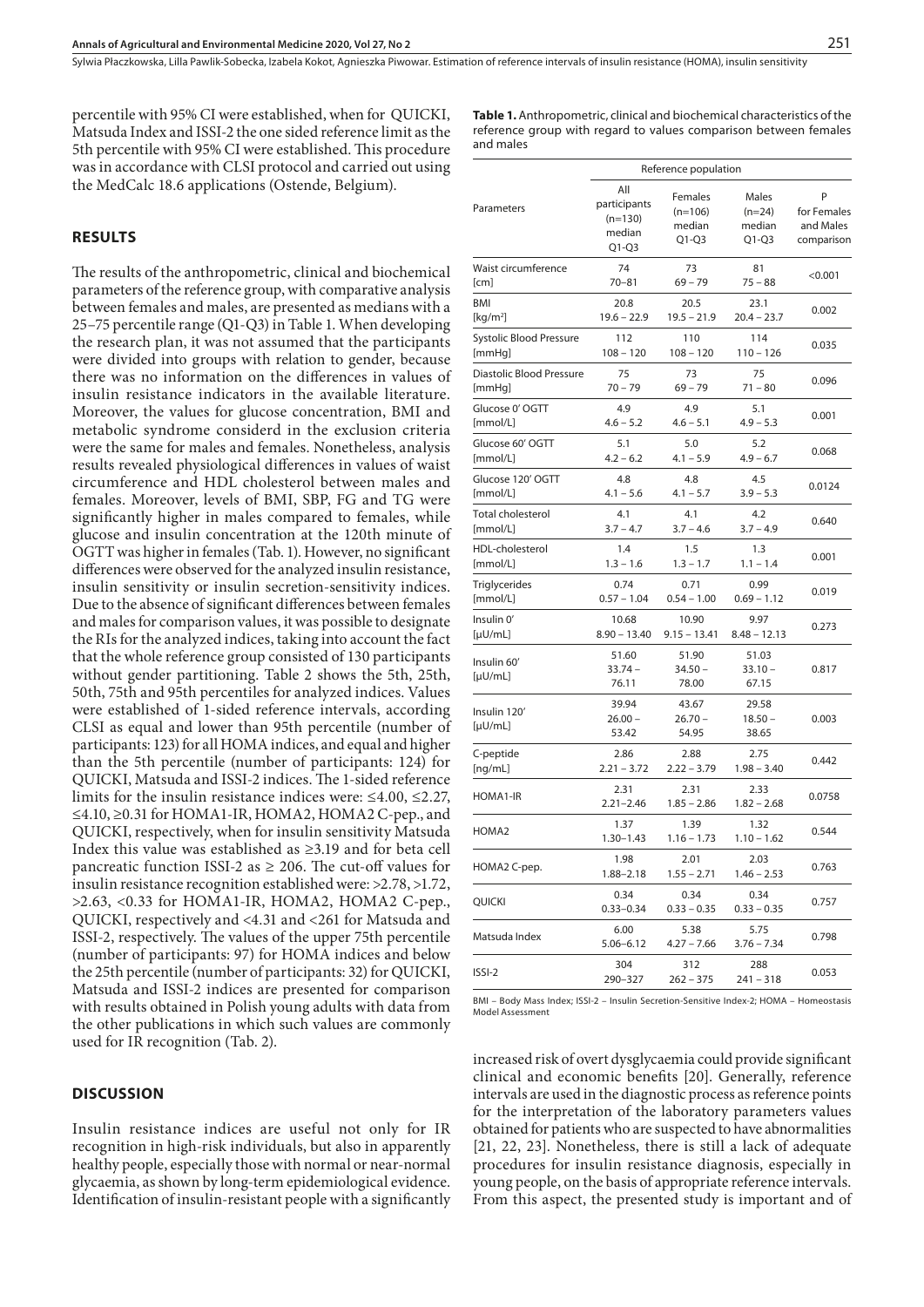Sylwia Płaczkowska, Lilla Pawlik-Sobecka, Izabela Kokot, Agnieszka Piwowar . Estimation of reference intervals of insulin resistance (HOMA), insulin sensitivity

| Indices           | 5th           | 25th          | 75th          | 95th          |
|-------------------|---------------|---------------|---------------|---------------|
|                   | percentile    | percentile    | percentile    | percentile    |
|                   | 95% CI        | 95% CI        | 95% CI        | 95% CI        |
|                   | $n=6$         | $n = 32$      | $n = 97$      | $n = 123$     |
| HOMA1-IR          | 1.14          | 1.84          | 2.78          | 4.00          |
|                   | $0.80 - 1.35$ | $1.77 - 2.00$ | $2.61 - 3.10$ | $3.45 - 4.21$ |
| HOMA <sub>2</sub> | 0.78          | 1.14          | 1.72          | 2.27          |
|                   | $0.59 - 0.84$ | $1.08 - 1.21$ | $1.56 - 1.79$ | $2.03 - 2.45$ |
| HOMA2 C-pep.      | 1.16          | 1.53          | 2.63          | 4.10          |
|                   | $0.89 - 1.22$ | $1.37 - 1.66$ | $2.35 - 3.08$ | $3.64 - 5.24$ |
| <b>OUICKI</b>     | 0.31          | 0.33          | 0.35          | 0.37          |
|                   | $0.31 - 0.32$ | $0.32 - 0.33$ | $0.34 - 0.37$ | $0.36 - 0.4$  |
| Matsuda Index     | 3.19          | 4.31          | 7.48          | 11.33         |
|                   | $2.37 - 3.35$ | $3.84 - 4.64$ | $6.78 - 8.37$ | 9.96-14.58    |
| $ISSI-2$          | 206           | 261           | 370           | 502           |
|                   | 181-221       | $247 - 269$   | 344-394       | 441-647       |
|                   |               |               |               |               |

**Table 2.** Percentile values for the analyzed indices.

ISSI-2 – Insulin Secretion-Sensitive Index-2; HOMA – Homeostasis Model Assessment; QUICKI – Quantitative Insulin Sensitivity Check Index; n – number of participants in 5th, 25th, 75th and 95th percentile, respectively.

contemporary relevance. For the purpose of RI introduction, the CLSI recommend establishing the laboratory's own reference intervals dedicated to relevant patient populations (e.g. for the age, gender or clinical condition of the patient), but this is not a routinely used procedure because of the huge labour intensity and financial outlay required. The same documents indicate that individual laboratories should focus on verifying the RI established and provided by manufacturers or published by professional sources [24]. However, the majority of scientific studies provide information about insulin resistance indices values, given as mean or median, while only a few publications concern the determination of reference intervals and/or cut-off values for these indicators, and there are none for age groups similar to the participants studied in the current study.

The largest amount of available information concerns HOMA1-IR in different study groups worldwide. One of the few relevant publications is a study conducted by Yamada et al. [9], who examined HOMA1-IR in a Japanese population in accordance with CLSI protocol. The RIs were calculated as mean ± 2SD and the reference interval yielded 0.4 – 2.4, but this value concerned a middle-aged population. Takahara et al. [25] also assessed HOMA1-IR according to the same protocol, and obtained an upper reference limit of 2.4 in middle age, which was different from the value established in the current study. This discrepancy could be due to the higher concentrations of insulin in this study, compared to the Japanese observations caused by cultural diversity, or to different methods of insulin determination [25]. Another study in which the CLSI procedure was applied was conducted by Ramadan in an Egyptian population [26], in which the 97.5th percentile for HOMA1-IR was assessed as 3.5 among males of normal weight and aged 20 – 69. An Iranian study conducted by Tohidi et al. [27] is probably the only one in which CLSI recommendations were used to determine the reference interval for QUICKI among non-obese people aged 24–83; the observed 95% range for this index was 0.33–0.42. Moreover, the authors assessed reference intervals for HOMA1-IR and HOMA2 as 0.63–2.68, 0.40–1.80, respectively.

There are many more studies in which the 75th (or 90th) percentile was used to determine the cut-off values for insulin resistance indices. Ascaso et al. [28], studying Spanish people without clinical and biological criteria of IR, established cutoff points for diagnosis of IR as  $\geq$  3.8, as the 90th percentile of the observed values. Geloneze et al. [13] set the cut-off values as the 90th percentile in a Brazilian population aged 18–78, and for the HOMA1-IR and HOMA2 indices as 2.7 and 1.8, respectively, for insulin resistance detection. For a Portuguese population with normal fasting glucose and BMI < 25 kg/m<sup>2</sup> (average age 58.1 years), Timoteo et al. [29] determined the value for HOMA1-IR, and 2.33 was set as the cut-off value for insulin resistance, also as the 90th percentile. In a Scandinavian population aged 24–39, the most closely related to the group examined in the presented study, the HOMA1-IR, the above upper quartile, was lower than that established in the presented study, and set at levels 1.30 and 1.20 for males and females, respectively [30]. Kwon et al. [31], in a young, healthy population of Koreans aged 20–39, determined the cut-off values for HOMA1-IR for those groups as 2.18 for females and 2.19 for males, using the 75th percentile. The same authors also assessed the 95th percentile HOMA1-IR in this group as 3.16 and 3.13 for males and females, respectively, but this study was not conducted according to CLSI guidelines, and therefore could not be applied as reference values. The most representative and informative study on insulin resistance in Poland is the research conducted by Szurkowska et al. [10] among people aged 35–75. The authors received the following results for cutoff values for IR recognition: HOMA1-IR> 2.1 (above the 75th percentile) and QUICKI <0.34 (below the 25th percentile), which were similar to those obtained for a younger population in the current study. A similar study was conducted by Radikova et al. [3] for a Caucasian population, where the cut-off values for definite IR, assessed as the 75th percentile for HOMA1-IR and HOMA2, were 2.29 and 1.21, respectively.

There is definitely a smaller amount of research on other indicators of insulin resistance, and at present the authors of this study have found only one study which fulfills the CLSI procedure, conducted by Takahara et al. [25] on a Japanese population with an average age of 49. The reference interval values for the Matsuda Index were established as >4.3, the reference group was chosen on the basis of criteria most closely related to the presented study, but value >4.3 was much higher than that obtained in this study as 2.5th percentile (2.65). For the Caucasian population, there is information only about the Matsuda Index cut-off values examined by Radikova et al. [3], established as 5.0 for the 25th percentile of observed values. A somewhat higher Matsuda Index cut-off value for IR (<7.3) was obtained by Szurkowska et al. [10] for a Polish population aged 35–75.

Regarding ISSI-2, there are no data on reference and/or cut-off values in the available scientific literature. Only Oh et al. [32], among normal glucose tolerance participants, divided on the basis of low or high glucose concentrations at the 60th min. of OGTT, showed a subsequent mean value of these indices in particular groups: 301.2 for normal glucose tolerance (NGT) and glucose concentration <155 mg/dL in the 60th min. of OGTT and 213.2 for a group of NGT, with a glucose concentration of ≥155 mg/dL at the same time point. The values obtained for the NGT group with low glucose concentration at 60 min. of OGTT were the same as the median observed in the current study.

The data presented above indicates a huge problem with appropriate insulin resistance identification, especially in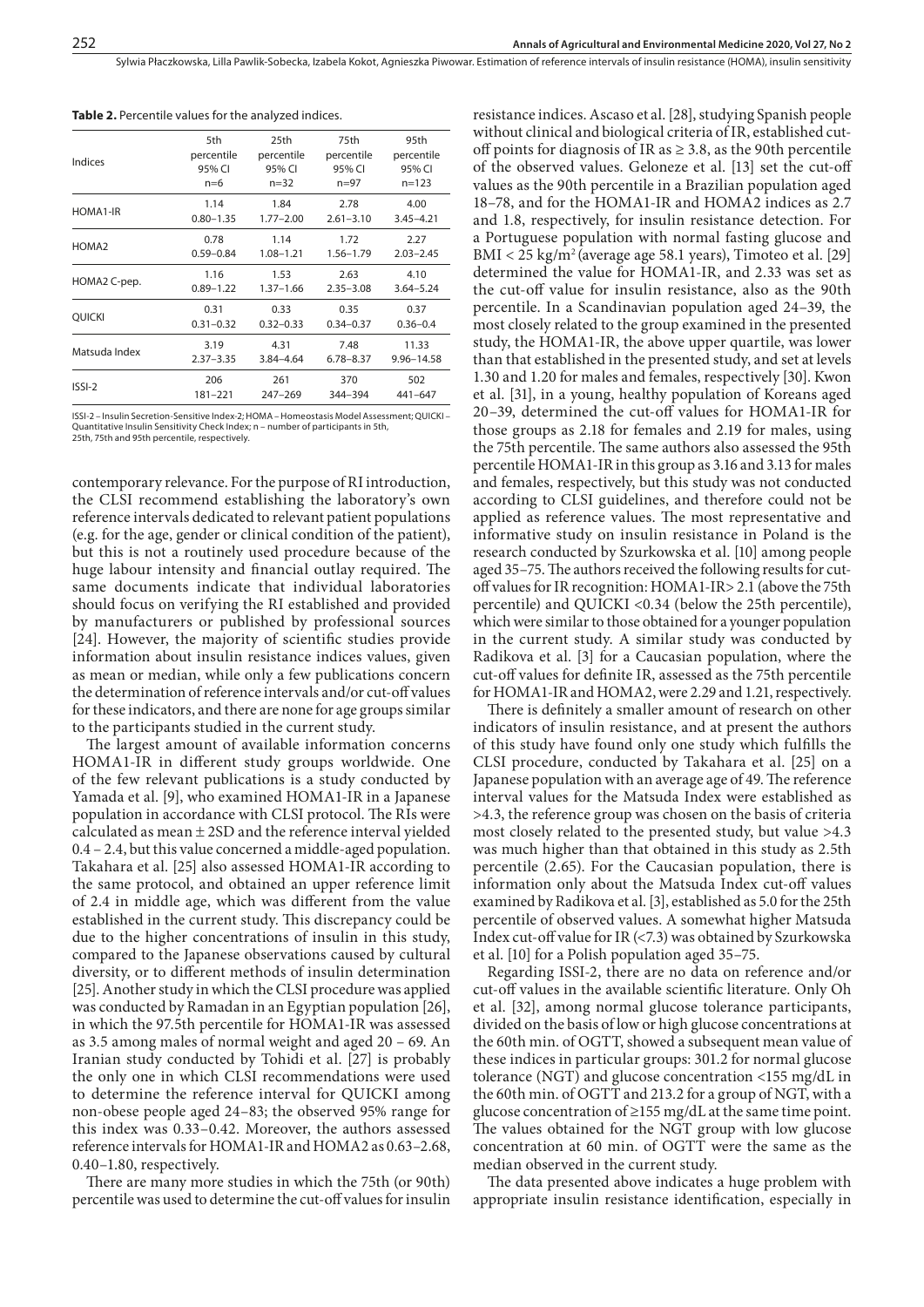daily clinical practice, due to the lack of clear criteria for the diagnosis of these conditions based on indirect indices of insulin resistance. The use of different criteria for the setting of reference and/or cut-off values determines the achievement of different IR recognition frequencies. It should be emphasized that the CLSI protocol used in the current study for establishing reference intervals is still not widely used in laboratory medicine. Therefore, the authors decided to discuss the results of their study as results observed for the 6th and 123rd ranked patients' values, which correspond to the 5th and 95th percentiles according to CLSI protocol, as well as the results observed in the 32th and 97th ranked patients, which correspond to the 25th and 75th of all 130 participants included in the analysis for the purposes of comparison with data in the literature. This is indicated by the importance of the use of unified, recommended criteria to determine these values. As provided by the data from the literature, the values of IR indices might also differ between nations, because heterogeneity in ethnicity contributes to discrepancies in the degree of insulin resistance. However, it is unreasonable to directly compare these studies unless HOMA1-IR reference limits are determined by a standardized procedure [9]. The interchangeable use of cut-offs (established as the 75th or 90th percentile) and reference intervals, causes discrepancies in the interpretation and adoption of appropriate indice values, and it is therefore invariably important to use the same procedures, e.g. according to the CLSI. Establishing reference intervals in a similar way to their use in this study will facilitate the use of insulin resistance indices in routine clinical practice. This approach will enable the accurate identification of individuals at risk of metabolic diseases and the development of personalized therapeutic interventions.

**Study limitations.** The authors are aware of the basic limitations of the presented study with regard to the laboratory methods used. While glucose methodology is almost perfectly standardized, the methods of insulin determination used in laboratories are very diverse, which is very much due to the lack of an international standard. For this reason, the trimmed-out reference limit has an application in laboratories using the same methodology. Another significant disadvantage is the limited number of participants in the study, particularly in relation to the male group, which was due to the much lower reporting of males during the study. The narrow age range of study participants also limited the use of the reference intervals of the analyzed indices established. However, the young age of participants in this study could also be counted as an advantage, because to the best of the knowledge of the authors, no such extensive publications on insulin resistance indices concerning this age group exist.

### **CONCLUSIONS**

The reference intervals obtained, when applying the same laboratory methods for HOMA1-IR ≤4.00, HOMA2 ≤2.27, HOMA2 C-pep.≤4.10, QUICKI ≥0.31, Matsuda Index ≥3.19 and ISSI-2  $\geq$ 206, can be used for recognition of insulin resistance, reduced insulin sensitivity and decreased ability of the pancreas beta cell, respectively, in a Polish population aged 18–31. Establishing cut-off values for these indices is significant regarding the possibility of comparing results with those of other authors, due to the scant information about reference values in epidemiological studies. To the best of the authors' knowledge, this is the first reference interval study of indirect insulin resistance indices for a young Polish population, which follows the stringent CLSI document. This is especially important for clinical practice, due to the lack of appropriate guidelines dedicated to this age group. For this reason, it is crucial to determine the indicator RIs relative to populations and particular medical laboratories. In order to improve the diagnostic process of insulin resistance recognition, population studies should be performed and the reference intervals and decision limits for insulin resistance, insulin sensitivity and pancreatic beta cell function for different age groups should be determined.

#### **Acknowledgement**

This study was supported by the Wroclaw Medical University under Grant ST-D160.16.016.

#### **REFERENCES**

- 1. Gutch M, Kumar S, Razi SM, Gupta KK, Gupta A. Assessment of insulin sensitivity/resistance. Indian J Endocrinol Metab. 2015; 19(1): 160–4. http://doi.org/10.4103/2230-8210.146874
- 2. Sung KC, Jeong WS, Wild SH, Byrne CD. Combined influence of insulin resistance, overweight/obesity, and fatty liver as risk factors for type 2 diabetes. Diabetes Care. 2012; 35(4): 717–22. htpp://doi: 10.2337/dc11-1853.
- 3. Radikova Z, Koska J, Huckova M, Ksinantova L, Imrich R, Vigas M, et al. Insulin sensitivity indices: a proposal of cut-off points for simple identification of insulin-resistant subjects. Exp Clin Endocrinol Diabetes. 2006; 114(5): 249–56. http://doi.org/10.1055/s-2006-924233.
- 4. Zhang Y, Fu J, Yang S, Yang M, Liu A, Wang L, et al. Prevalence of metabolically obese but normal weight (MONW) and metabolically healthy but obese (MHO) in Chinese Beijing urban subjects. Biosci Trends. 2017; 11(4): 418–26. http://doi.org/10.5582/bst.2017.01016
- 5. Tam CS, Xie W, Johnson WD, Cefalu WT, Redman LM, Ravussin E. Defining insulin resistance from hyperinsulinemic-euglycemic clamps. Diabetes Care. 2012; 35(7): 1605–10. http://org/doi:10.2337/dc11-2339
- 6. Oka R, Yagi K, Sakurai M, Nakamura K, Moriuchi T, Miyamoto S, et al. Insulin secretion and insulin sensitivity on the oral glucose tolerance test (OGTT) in middle-aged Japanese. Endocr J. 2012; 59(1): 55–64. https://doi.org/10.1507/endocrj.EJ11-0157
- 7. Matthews DR, Hosker JP, Rudenski AS, Naylor BA, Treacher DF, Turner RC. Homeostasis model assessment: insulin resistance and beta-cell function from fasting plasma glucose and insulin concentrations in man. Diabetologia. 1985; 28(7): 412–9.
- 8. Abdul-Ghani MA, DeFronzo RA. Pathogenesis of Insulin Resistance in skeletal muscle. J Biomed Biotechnol. 2010; http://doi. org/10.1155/2010/476279.
- 9. Yamada C, Mitsuhashi T, Hiratsuka N, Inabe F, Araida N, Takahashi E. Optimal reference interval for homeostasis model assessment of insulin resistance in a Japanese population. J Diabetes Investig. 2011; 2(5): 373–6. http://doi.org/10.1111/j.2040-1124.2011.00113.x
- 10. Szurkowska M, Szafraniec K, Gilis-Januszewska A, Szybinski Z, Huszno B. Insulin resistance indices in population-based study and their predictive value in defining metabolic syndrome. Przegl Epidemiol. 2005; 59(3): 743–51.
- 11. Płaczkowska S, Kokot I, Pawlik-Sobecka L, Kołaczek A, Małolepsza E. Indices of insulin resistance in Wroclaw university students – Preliminary report. Fam Med Primary Care Rev. 2013; 15(3): 370–1.
- 12. Stankiewicz-Olczyk J, Bolanowski M, Milewicz A, Jawiarczyk-Przybyłowska A. The prevalence of metabolic syndrome in economically active men. Endokrynol Otyłość. 2012; 8(2): 59–64.
- 13. Geloneze B, Vasques AC, Stabe CF, Pareja JC, Rosado LE, Queiroz EC, et al. HOMA1-IR and HOMA2-IR indexes in identifying insulin resistance and metabolic syndrome: Brazilian Metabolic Syndrome Study (BRAMS). Arq Bras Endocrinol Metabol. 2009; 53(2): 281–7. http://doi.org/10.1590/S0004-27302009000200020
- 14. Katz A, Nambi SS, Mather K, Baron AD, Follmann DA, Sullivan G, et al. Quantitative insulin sensitivity check index: a simple, accurate